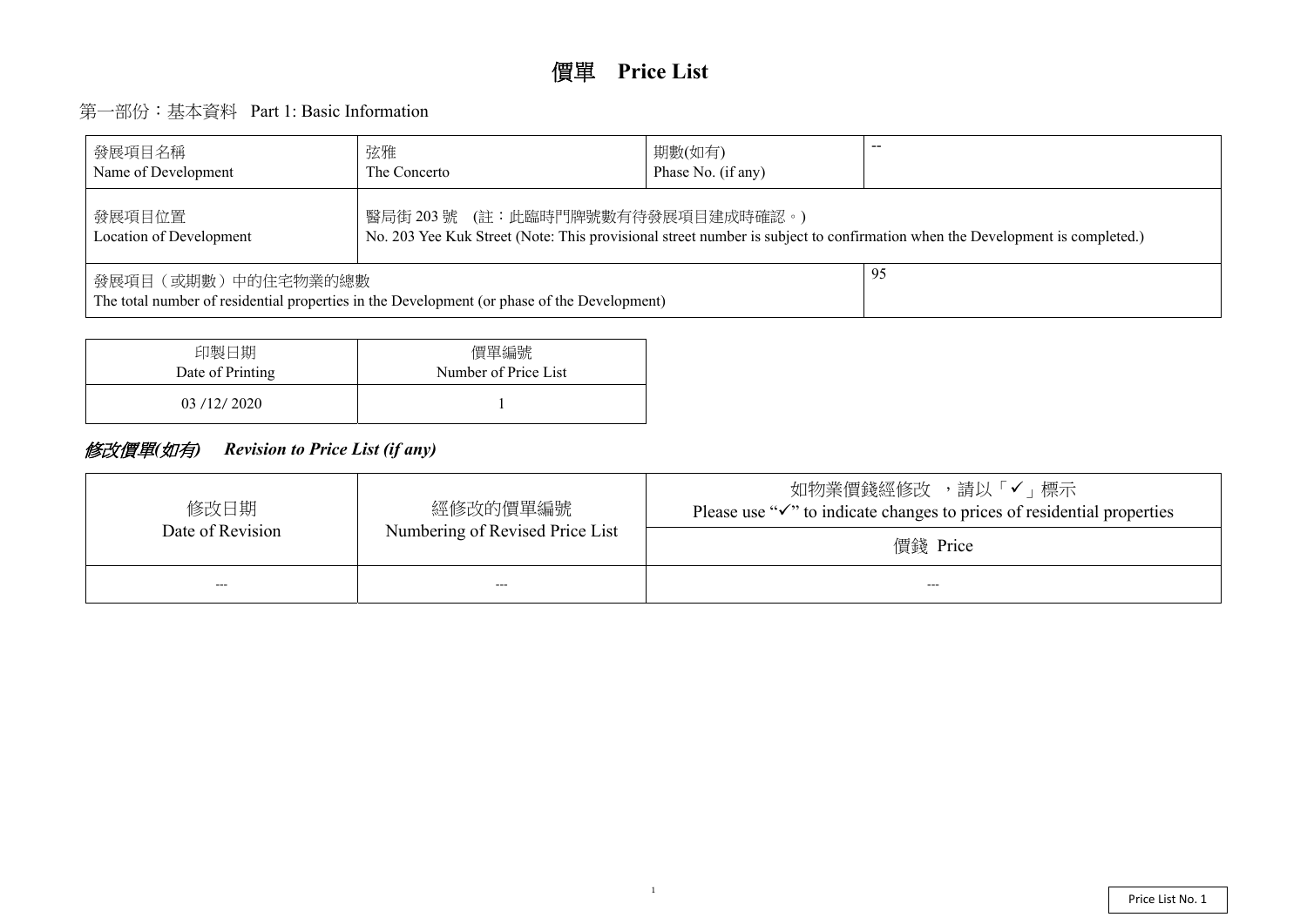|                           | 物業的描述<br>Description of Residential Property |            | 實用面積<br>(包括露台,工作平台及陽台(如有))                                                           | 售價<br>實用面積<br>其他指明項目的面積(不計算入實用面積)                                     |                                            |                                                                                                      |                |                 |              |                         |                          |                 |               |            |  |  |  |
|---------------------------|----------------------------------------------|------------|--------------------------------------------------------------------------------------|-----------------------------------------------------------------------|--------------------------------------------|------------------------------------------------------------------------------------------------------|----------------|-----------------|--------------|-------------------------|--------------------------|-----------------|---------------|------------|--|--|--|
|                           |                                              |            | 平方米(平方呎)<br>Saleable Area                                                            | (元)<br>Price<br>(S)                                                   | 每平方米/呎售價<br>元,每平方米<br>(元,每平方呎)             | Area of other specified items (Not included in the Saleable Area)<br>平方米(平方呎)<br>sq. metre (sq. ft.) |                |                 |              |                         |                          |                 |               |            |  |  |  |
| 大廈名稱<br><b>Block Name</b> | 樓層<br>Floor                                  | 單位<br>Unit | (including balcony, utility platform<br>and verandah, if any)<br>sq. metre (sq. ft.) | Unit Rate of<br>Saleable Area<br>\$ per sq. metre<br>$$$ per sq. ft.) | 空調機房<br>Air-<br>conditioning<br>plant room | 窗台<br>Bay<br>window                                                                                  | 閣樓<br>Cockloft | 平台<br>Flat roof | 花園<br>Garden | 停車位<br>Parking<br>Space | 天台<br>Roof               | 梯屋<br>Stairhood | 前庭<br>Terrace | 庭院<br>Yard |  |  |  |
|                           | 21                                           | A          | 27.271 (294)<br>露台 Balcony: 2.000 (22)<br>工作平台 Utility Platform: 1.500 (16)          | 7,056,000                                                             | 258,736<br>(24,000)                        |                                                                                                      |                |                 |              |                         | $-1$                     |                 | $-$           |            |  |  |  |
|                           | 20                                           | A          | 27.271 (294)<br>露台 Balcony: 2.000 (22)<br>工作平台 Utility Platform: 1.500 (16)          | 7,027,000                                                             | 257,673<br>(23,901)                        |                                                                                                      |                |                 |              |                         | $\overline{\phantom{a}}$ |                 | $-$           |            |  |  |  |
| 弦雅                        | 16                                           | A          | 27.271 (294)<br>露台 Balcony: 2.000 (22)<br>工作平台 Utility Platform:1.500 (16)           | 6,888,000                                                             | 252,576<br>(23, 429)                       |                                                                                                      |                |                 |              |                         | $\overline{\phantom{a}}$ |                 | $-$           | -44        |  |  |  |
| The<br>l Concerto         | 15                                           | A          | 27.271 (294)<br>露台 Balcony: 2.000 (22)<br>工作平台 Utility Platform:1.500 (16)           | 6,834,000                                                             | 250,596<br>(23, 245)                       |                                                                                                      |                |                 |              |                         | $\overline{\phantom{a}}$ |                 | $-$           |            |  |  |  |
|                           | 12                                           | A          | 27.271 (294)<br>露台 Balcony: 2.000 (22)<br>工作平台 Utility Platform:1.500 (16)           | 6,779,000                                                             | 248,579<br>(23,058)                        |                                                                                                      |                |                 |              |                         | $- -$                    |                 | $- -$         |            |  |  |  |
|                           | 11                                           | A          | 27.271 (294)<br>露台 Balcony: 2.000 (22)<br>工作平台 Utility Platform:1.500 (16)           | 6,739,000                                                             | 247,112<br>(22, 922)                       |                                                                                                      |                |                 |              |                         | $-$                      |                 | $-$           |            |  |  |  |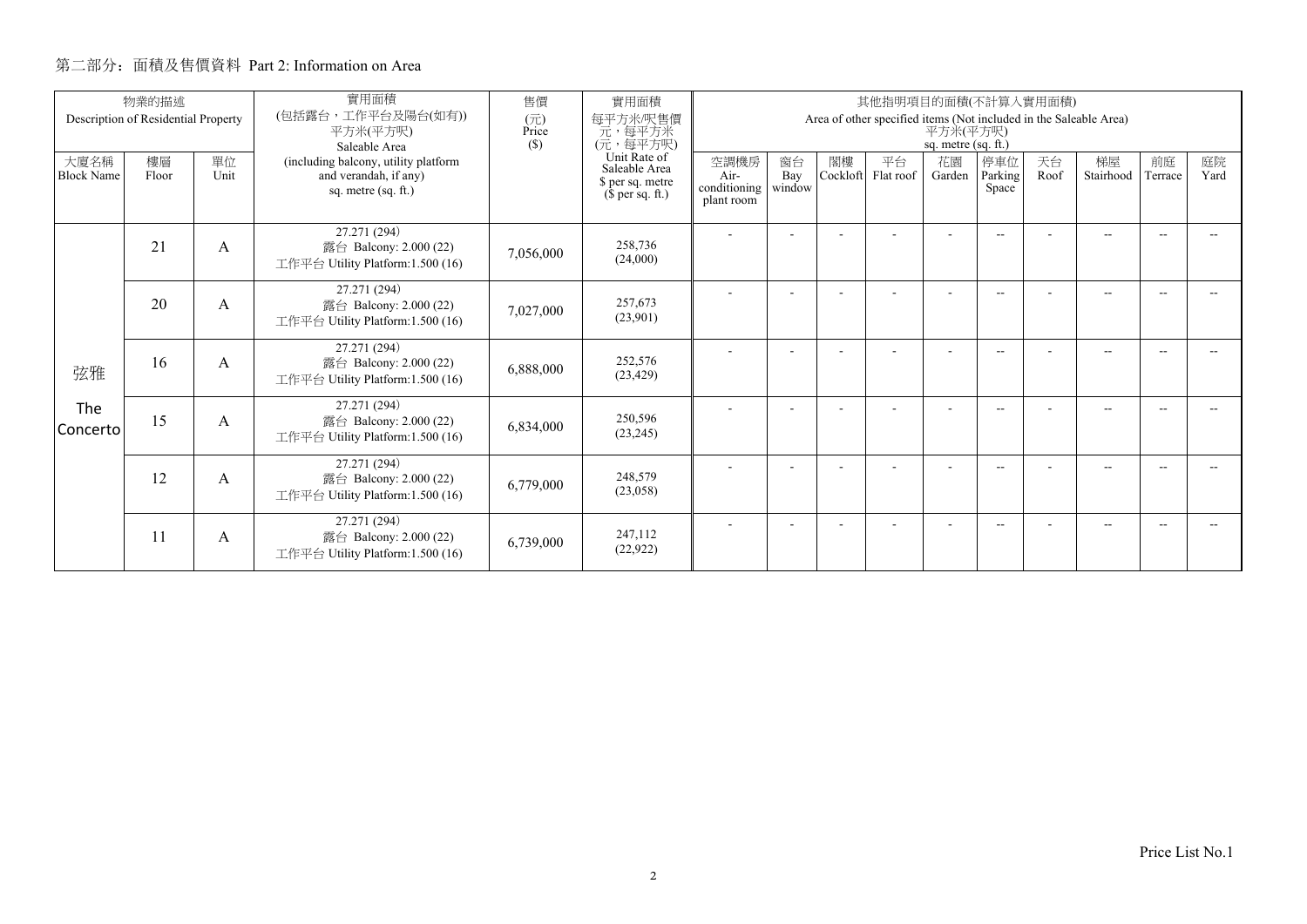|                           | 物業的描述<br>Description of Residential Property |            | 實用面積<br>(包括露台,工作平台及陽台(如有))                                                           | 售價<br>實用面積<br>其他指明項目的面積(不計算入實用面積) |                                                                                                           |                                                                                                      |                     |                |                 |                          |                         |            |                 |               |            |
|---------------------------|----------------------------------------------|------------|--------------------------------------------------------------------------------------|-----------------------------------|-----------------------------------------------------------------------------------------------------------|------------------------------------------------------------------------------------------------------|---------------------|----------------|-----------------|--------------------------|-------------------------|------------|-----------------|---------------|------------|
|                           |                                              |            | 平方米(平方呎)<br>Saleable Area                                                            | (元)<br>Price<br>(S)               | 每平方米/呎售價<br>元, 每平方米<br>(元, 每平方呎)<br>Unit Rate of<br>Saleable Area<br>\$ per sq. metre<br>$$$ per sq. ft.) | Area of other specified items (Not included in the Saleable Area)<br>平方米(平方呎)<br>sq. metre (sq. ft.) |                     |                |                 |                          |                         |            |                 |               |            |
| 大廈名稱<br><b>Block Name</b> | 樓層<br>Floor                                  | 單位<br>Unit | (including balcony, utility platform<br>and verandah, if any)<br>sq. metre (sq. ft.) |                                   |                                                                                                           | 空調機房<br>Air-<br>conditioning<br>plant room                                                           | 窗台<br>Bay<br>window | 閣樓<br>Cockloft | 平台<br>Flat roof | 花園<br>Garden             | 停車位<br>Parking<br>Space | 天台<br>Roof | 梯屋<br>Stairhood | 前庭<br>Terrace | 庭院<br>Yard |
|                           | 10                                           | A          | 27.271 (294)<br>露台 Balcony: 2.000 (22)<br>工作平台 Utility Platform:1.500 (16)           | 6,699,000                         | 245,646<br>(22,786)                                                                                       |                                                                                                      |                     |                |                 |                          | $-$                     |            | $- -$           |               |            |
|                           | 9                                            | A          | 27.271 (294)<br>露台 Balcony: 2.000 (22)<br>工作平台 Utility Platform: 1.500 (16)          | 6,659,000                         | 244,179<br>(22,650)                                                                                       |                                                                                                      |                     |                |                 |                          | $-$                     |            | $-$             |               |            |
| 弦雅<br>The                 | 5                                            | B          | 26.286 (283)<br>露台 Balcony: 2.000 (22)<br>工作平台 Utility Platform: .000 (-)            | 6,284,000                         | 239,063<br>(22, 205)                                                                                      |                                                                                                      |                     |                |                 |                          | $-$                     |            | $-$             | -44           |            |
| Concerto                  | 6                                            | B          | 26.286 (283)<br>露台 Balcony: 2.000 (22)<br>工作平台 Utility Platform: .000 (-)            | 6,346,000                         | 241,421<br>(22, 424)                                                                                      |                                                                                                      |                     |                |                 |                          | $-$                     |            | $- -$           |               |            |
|                           | 7                                            | B          | 26.286 (283)<br>露台 Balcony: 2.000 (22)<br>工作平台 Utility Platform: .000 (-)            | 6,409,000                         | 243,818<br>(22, 647)                                                                                      |                                                                                                      |                     |                |                 | $\overline{\phantom{a}}$ | $-$                     |            | $-$             | $\sim$        |            |
|                           | 5                                            | D          | 19.664 (212)<br>露台 Balcony: 2.000 (22)<br>工作平台 Utility Platform: .000 (-)            | 4,868,000                         | 247,559<br>(22,962)                                                                                       |                                                                                                      |                     |                |                 |                          | --                      |            | --              |               |            |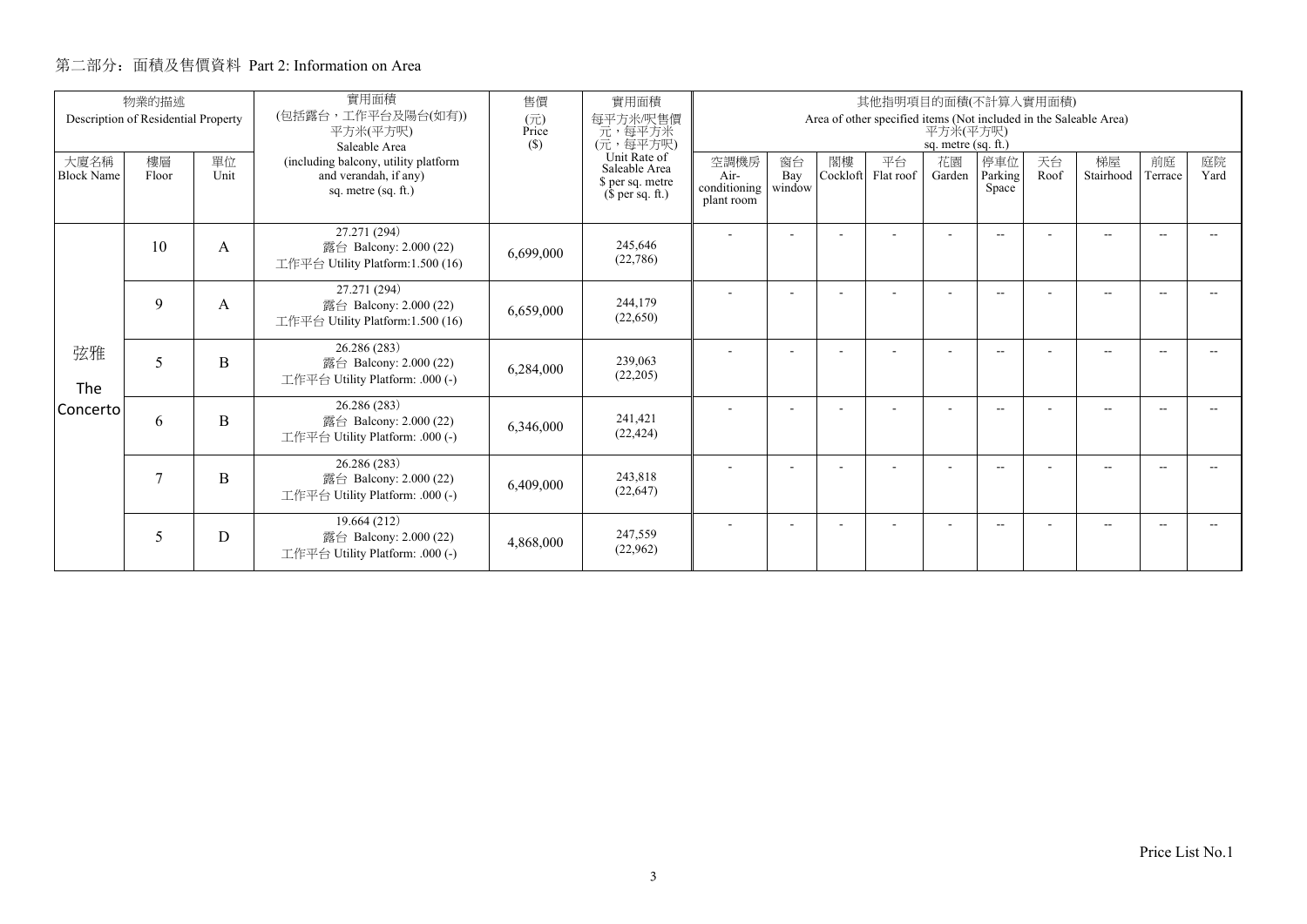|                           | 物業的描述<br>Description of Residential Property |            | 實用面積<br>(包括露台,工作平台及陽台(如有))                                                           | 售價<br>(元)    | 實用面積<br>每平方米/呎售價                                                                              |                                                                                                      |                     |                | 其他指明項目的面積(不計算入實用面積) |                          |                          |            |                 |               |            |
|---------------------------|----------------------------------------------|------------|--------------------------------------------------------------------------------------|--------------|-----------------------------------------------------------------------------------------------|------------------------------------------------------------------------------------------------------|---------------------|----------------|---------------------|--------------------------|--------------------------|------------|-----------------|---------------|------------|
|                           |                                              |            | 平方米(平方呎)<br>Saleable Area                                                            | Price<br>(S) | 元, 每平方米<br>(元, 每平方呎)<br>Unit Rate of<br>Saleable Area<br>\$ per sq. metre<br>$$$ per sq. ft.) | Area of other specified items (Not included in the Saleable Area)<br>平方米(平方呎)<br>sq. metre (sq. ft.) |                     |                |                     |                          |                          |            |                 |               |            |
| 大廈名稱<br><b>Block Name</b> | 樓層<br>Floor                                  | 單位<br>Unit | (including balcony, utility platform<br>and verandah, if any)<br>sq. metre (sq. ft.) |              |                                                                                               | 空調機房<br>Air-<br>conditioning<br>plant room                                                           | 窗台<br>Bay<br>window | 閣樓<br>Cockloft | 平台<br>Flat roof     | 花園<br>Garden             | 停車位<br>Parking<br>Space  | 天台<br>Roof | 梯屋<br>Stairhood | 前庭<br>Terrace | 庭院<br>Yard |
|                           | 6                                            | D          | 19.664 (212)<br>露台 Balcony: 2.000 (22)<br>工作平台 Utility Platform: .000 (-)            | 4,918,000    | 250,102<br>(23, 198)                                                                          |                                                                                                      |                     |                |                     |                          | $- -$                    |            | $-$             | --            |            |
|                           | 7                                            | D          | 19.664 (212)<br>露台 Balcony: 2.000 (22)<br>工作平台 Utility Platform: .000 (-)            | 4,966,000    | 252,543<br>(23, 425)                                                                          |                                                                                                      |                     |                |                     |                          | $\overline{\phantom{a}}$ |            | $-$             |               |            |
| 弦雅                        | 8                                            | D          | 19.664 (212)<br>露台 Balcony: 2.000 (22)<br>工作平台 Utility Platform: .000 (-)            | 5,016,000    | 255,085<br>(23,660)                                                                           |                                                                                                      |                     |                |                     | $\overline{\phantom{a}}$ | $\overline{\phantom{a}}$ |            | $- -$           | --            |            |
| The<br>Concerto           | 9                                            | D          | 19.664 (212)<br>露台 Balcony: 2.000 (22)<br>工作平台 Utility Platform: .000 (-)            | 5,016,000    | 255,085<br>(23,660)                                                                           |                                                                                                      |                     |                |                     |                          | $- -$                    |            | $-$             |               |            |
|                           | 16                                           | D          | 19.664 (212)<br>露台 Balcony: 2.000 (22)<br>工作平台 Utility Platform: .000 (-)            | 5,120,000    | 260,374<br>(24, 151)                                                                          |                                                                                                      |                     |                |                     | $\overline{\phantom{a}}$ | $\overline{\phantom{a}}$ |            | $-$             |               |            |
|                           | 17                                           | D          | 19.664 (212)<br>露台 Balcony: 2.000 (22)<br>工作平台 Utility Platform: .000 (-)            | 5,140,000    | 261,391<br>(24, 245)                                                                          |                                                                                                      |                     |                |                     |                          | $\overline{\phantom{a}}$ |            | $-$             |               |            |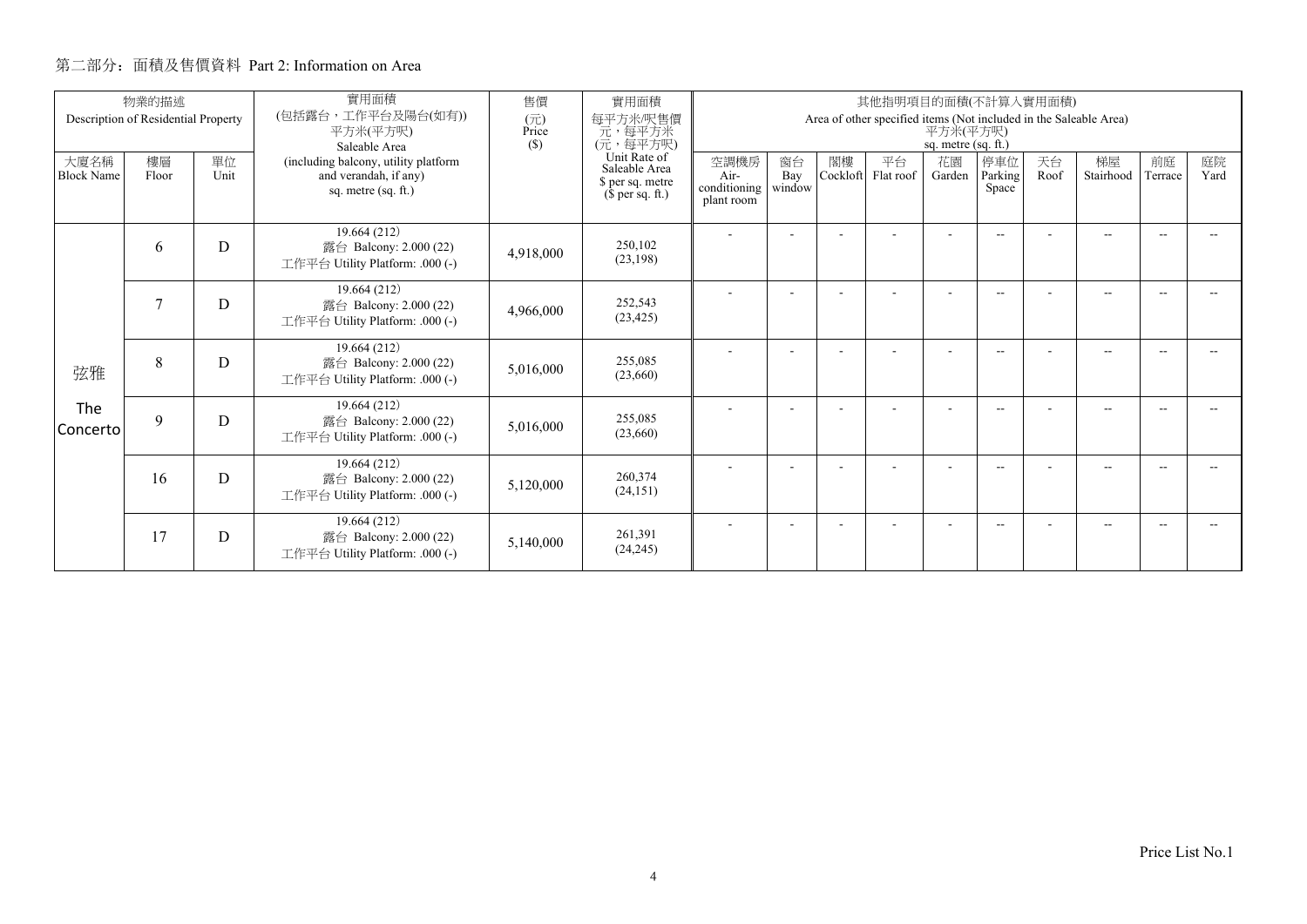|                           | 物業的描述<br>Description of Residential Property |            | 實用面積<br>(包括露台,工作平台及陽台(如有))                                                           | 售價<br>(元)                                                             | 實用面積<br>每平方米/呎售價                             |                                                                                                      |                |                 | 其他指明項目的面積(不計算入實用面積) |                          |                          |                 |               |            |  |
|---------------------------|----------------------------------------------|------------|--------------------------------------------------------------------------------------|-----------------------------------------------------------------------|----------------------------------------------|------------------------------------------------------------------------------------------------------|----------------|-----------------|---------------------|--------------------------|--------------------------|-----------------|---------------|------------|--|
|                           |                                              |            | 平方米(平方呎)<br>Saleable Area                                                            | Price<br>(S)                                                          | 元, 每平方米<br>(元, 每平方呎)                         | Area of other specified items (Not included in the Saleable Area)<br>平方米(平方呎)<br>sq. metre (sq. ft.) |                |                 |                     |                          |                          |                 |               |            |  |
| 大廈名稱<br><b>Block Name</b> | 樓層<br>Floor                                  | 單位<br>Unit | (including balcony, utility platform<br>and verandah, if any)<br>sq. metre (sq. ft.) | Unit Rate of<br>Saleable Area<br>\$ per sq. metre<br>$$$ per sq. ft.) | 空調機房<br>Air-<br>conditioning  <br>plant room | 窗台<br>Bay<br>window                                                                                  | 閣樓<br>Cockloft | 平台<br>Flat roof | 花園<br>Garden        | 停車位<br>Parking<br>Space  | 天台<br>Roof               | 梯屋<br>Stairhood | 前庭<br>Terrace | 庭院<br>Yard |  |
|                           | 18                                           | D          | 19.664 (212)<br>露台 Balcony: 2.000 (22)<br>工作平台 Utility Platform: .000 (-)            | 5,202,000                                                             | 264,544<br>(24, 538)                         |                                                                                                      | ٠              |                 |                     | $\overline{\phantom{a}}$ | $-$                      |                 | $-$           | $\sim$     |  |
|                           | 21                                           | D          | 19.664 (212)<br>露台 Balcony: 2.000 (22)<br>工作平台 Utility Platform: .000 (-)            | 5,265,000                                                             | 267,748<br>(24, 835)                         |                                                                                                      |                |                 |                     |                          | $\overline{\phantom{a}}$ |                 | --            |            |  |
| 弦雅                        | 5                                            | ${\bf E}$  | 19.889 (214)<br>露台 Balcony: 2.000 (22)<br>工作平台 Utility Platform: .000 (-)            | 4,531,000                                                             | 227,814<br>(21, 173)                         |                                                                                                      |                |                 |                     | $\overline{\phantom{a}}$ | $-$                      |                 | $-$           | --         |  |
| The<br>Concerto           | 6                                            | ${\bf E}$  | 19.889 (214)<br>露台 Balcony: 2.000 (22)<br>工作平台 Utility Platform: .000 (-)            | 4,607,000                                                             | 231.636<br>(21, 528)                         |                                                                                                      |                |                 |                     |                          | $-$                      |                 | $-$           |            |  |
|                           | 7                                            | E          | 19.889 (214)<br>露台 Balcony: 2.000 (22)<br>工作平台 Utility Platform: .000 (-)            | 4,676,000                                                             | 235,105<br>(21, 850)                         |                                                                                                      | ٠              |                 |                     | $\overline{\phantom{a}}$ | $-$                      |                 | $- -$         | $\sim$     |  |
|                           | 8                                            | E          | 19.889 (214)<br>露台 Balcony: 2.000 (22)<br>工作平台 Utility Platform: .000 (-)            | 4,733,000                                                             | 237.971<br>(22, 117)                         |                                                                                                      |                |                 |                     |                          | --                       |                 | --            |            |  |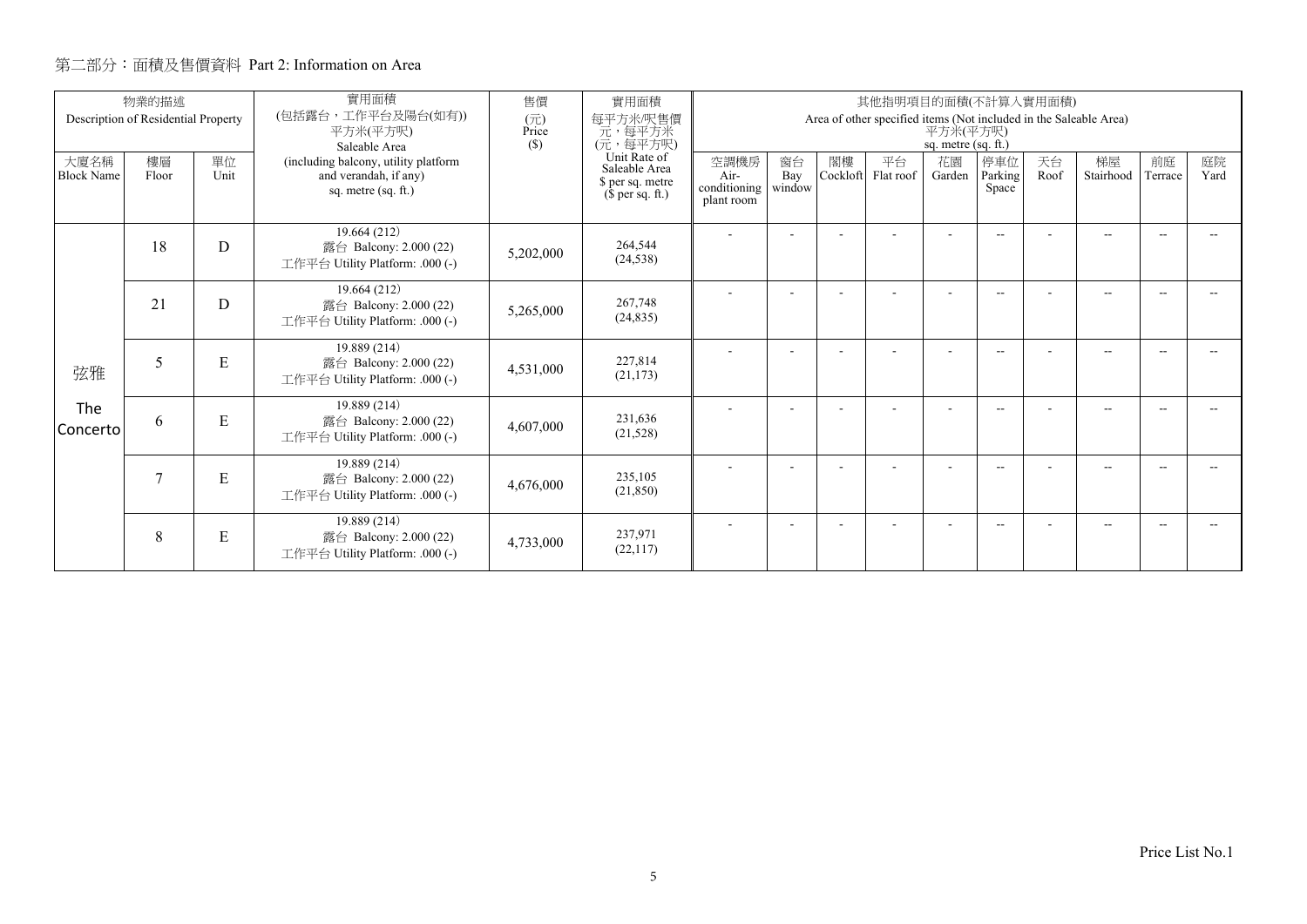|                           | 物業的描述                               |            | 實用面積                                                                                                  | 售價           | 實用面積                                                                                                             |                                            |                     |                | 其他指明項目的面積(不計算入實用面積) |                                 |                          |            |                                                                   |               |            |
|---------------------------|-------------------------------------|------------|-------------------------------------------------------------------------------------------------------|--------------|------------------------------------------------------------------------------------------------------------------|--------------------------------------------|---------------------|----------------|---------------------|---------------------------------|--------------------------|------------|-------------------------------------------------------------------|---------------|------------|
|                           | Description of Residential Property |            | (包括露台,工作平台及陽台(如有))<br>平方米(平方呎)                                                                        | (元)<br>Price | 每平方米/呎售價<br>元, 每平方米<br>(元, 每平方呎)<br>(S)<br>Unit Rate of<br>Saleable Area<br>\$ per sq. metre<br>$$$ per sq. ft.) |                                            |                     |                |                     | 平方米(平方呎)<br>sq. metre (sq. ft.) |                          |            | Area of other specified items (Not included in the Saleable Area) |               |            |
| 大廈名稱<br><b>Block Name</b> | 樓層<br>Floor                         | 單位<br>Unit | Saleable Area<br>(including balcony, utility platform<br>and verandah, if any)<br>sq. metre (sq. ft.) |              |                                                                                                                  | 空調機房<br>Air-<br>conditioning<br>plant room | 窗台<br>Bay<br>window | 閣樓<br>Cockloft | 平台<br>Flat roof     | 花園<br>Garden                    | 停車位<br>Parking<br>Space  | 天台<br>Roof | 梯屋<br>Stairhood                                                   | 前庭<br>Terrace | 庭院<br>Yard |
|                           | 9                                   | ${\bf E}$  | 19.889 (214)<br>露台 Balcony: 2.000 (22)<br>工作平台 Utility Platform: .000 (-)                             | 4,761,000    | 239,379<br>(22, 248)                                                                                             |                                            | ٠                   |                | ٠                   | $\overline{\phantom{a}}$        | $\overline{\phantom{a}}$ |            | $- -$                                                             | $\sim$        |            |
|                           | 15                                  | E          | 19.889 (214)<br>露台 Balcony: 2.000 (22)<br>工作平台 Utility Platform: .000 (-)                             | 4,925,000    | 247.624<br>(23,014)                                                                                              |                                            |                     |                |                     |                                 | $- -$                    |            | $\overline{\phantom{a}}$                                          |               |            |
| 弦雅                        | 16                                  | E          | 19.889 (214)<br>露台 Balcony: 2.000 (22)<br>工作平台 Utility Platform: .000 (-)                             | 4,974,000    | 250.088<br>(23, 243)                                                                                             |                                            |                     |                |                     |                                 | $\overline{\phantom{a}}$ |            | $-$                                                               |               |            |
| The<br>Concerto           | 17                                  | ${\bf E}$  | 19.889 (214)<br>露台 Balcony: 2.000 (22)<br>工作平台 Utility Platform: .000 (-)                             | 5,024,000    | 252,602<br>(23, 477)                                                                                             |                                            |                     |                |                     |                                 | $\overline{\phantom{a}}$ |            | $-$                                                               |               |            |
|                           | 18                                  | E          | 19.889 (214)<br>露台 Balcony: 2.000 (22)<br>工作平台 Utility Platform: .000 (-)                             | 5,076,000    | 255,216<br>(23, 720)                                                                                             |                                            |                     |                |                     | ۰                               | $\overline{\phantom{a}}$ |            | $-$                                                               |               |            |
|                           | 19                                  | E          | 19.889 (214)<br>露台 Balcony: 2.000 (22)<br>工作平台 Utility Platform: .000 (-)                             | 5,107,000    | 256,775<br>(23, 864)                                                                                             |                                            |                     |                |                     | ۰                               | $- -$                    |            | $- -$                                                             |               |            |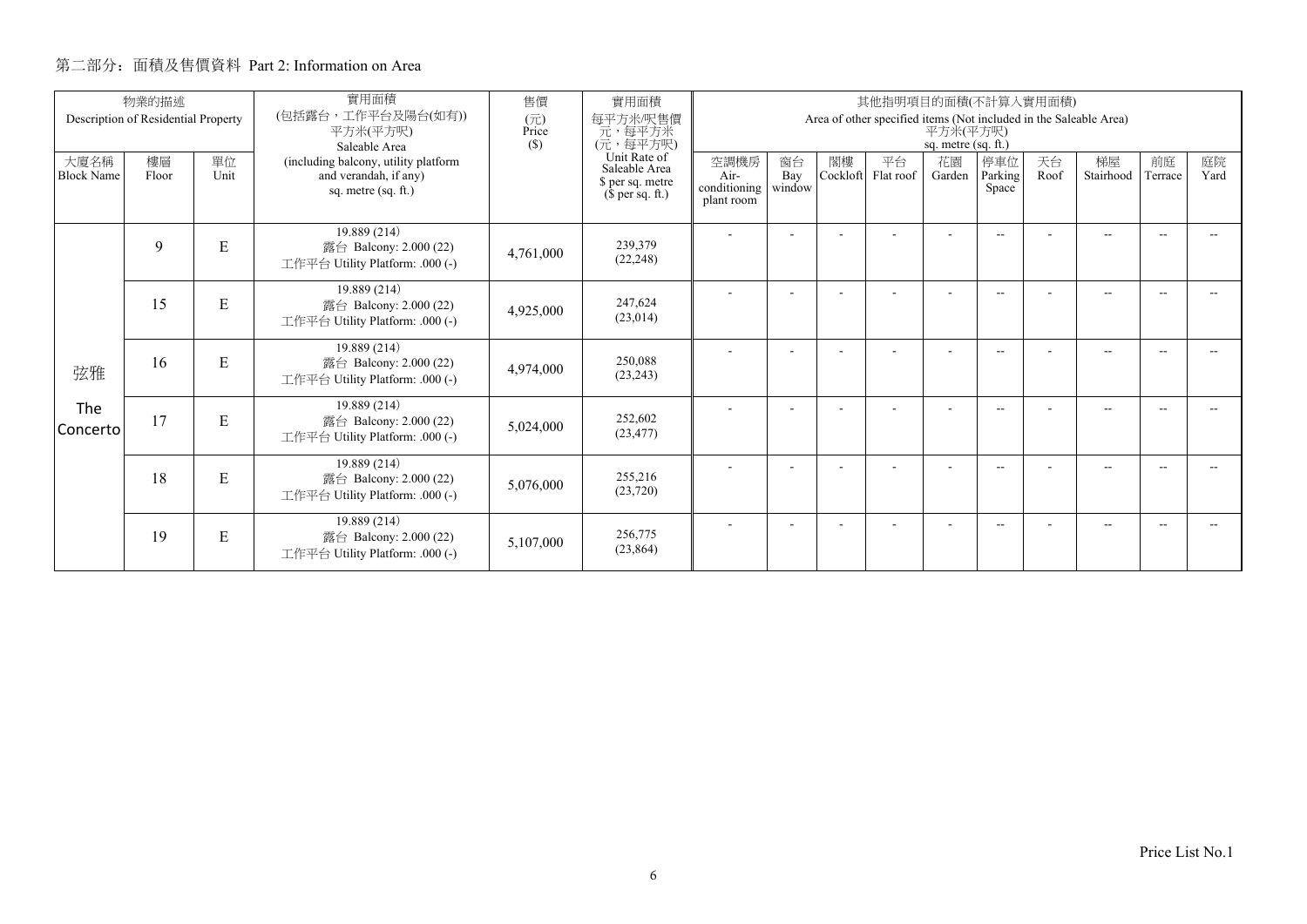## 第三部份:其他資料 Part 3: Other Information

- (1) 準買家應參閱發展項目的售樓說明書,以了解該項目的資料。 Prospective purchasers are advised to refer to the sales brochure for the Development for information on the Development.
- (2) 根據《一手住宅物業銷售條例》第 52(1)條及第 53(2)及(3)條, According to sections 52(1) and 53(2) and (3) of the Residential Properties (First-hand Sales) Ordinance, –

#### 第 52(1)條 / Section 52(1)

在某人就指明住宅物業與擁有人訂立臨時買賣合約時,該人須向擁有人支付售價的 5% 的臨時訂金。 A preliminary deposit of 5% of the purchase price is payable by a person to the owner on entering into a preliminary agreement for sale and purchase in respect of the specified residential property with the owner.

如某人於某日期訂立臨時買賣合約,並於該日期後的 5 個工作日內,就有關住宅物業簽立買賣合約,則擁有人必須在該日期後的 8 個工作日內,簽立該買賣合約。 If a person executes an agreement for sale and purchase in respect of the residential property within 5 working days after the date on which the person enters into the preliminary agreement for sale and purchase, the owner agreement for sale and purchase within 8 working days after that date.

如某人於某日期訂立臨時買賣合約時,但沒有於該日期後的 5 個工作日内,就有關住宅物業簽立買賣合約,則 –(i) 該臨時合約即告終止;(ii) 有關的臨時訂金即予沒收;及 (iii) 擁有人不得就該人沒有簽立買賣合約而針 對該人提出進一步申索。

#### 第 53(2)條 / Section 53(2)

If a person does not execute an agreement for sale and purchase in respect of the residential property within 5 working days after the date on which the person enters into the preliminary agreement for sale and purchase- ( agreement is terminated; (ii) the preliminary deposit is forfeited; and (iii) the owner does not have any further claim against the person for the failure.

註: 於本第4段内,「售價」指本價單第二部份表中所列之價目,而「成交金額」指臨時買賣合約及買賣合約所載之價目(即售價經計算相關支付條款及適用折扣後之價錢)。因應相關支付條款及適用折扣按售價計算得出之 價目,皆向下捨入計至百位數作為成交金額。

#### 第 53(3)條 / Section 53(3)

Note: In this paragraph 4, "Price" means the price set out in the schedule in Part 2 of this price list, and "Transaction Price" means the purchase price set out in the Preliminary Agreement for Sale and Purchase and Agree Purchase, i.e. the purchase price after applying the relevant terms of payment and applicable discount(s) on the Price. The price obtained after applying the relevant terms of payment and applicable discounts on the Price to the nearest hundred dollars to determine the Transaction Price.

買方於簽署臨時買賣合約時須繳付相等於成交金額之 5% 作為臨時訂金 (「臨時訂金」)。臨時訂金之其中港幣\$100,000 須以銀行本票繳付,抬頭請寫「貝克・麥堅時律師事務所」或"Baker & McKenzie"。請另備支票以 補足臨時訂金之餘額,抬頭請寫「貝克‧麥堅時律師事務所」或 "Baker & McKenzie"。

Upon signing of the preliminary agreement for sale and purchase, the Purchaser shall pay the preliminary deposit equivalent to 5% of the Transaction Price ("Preliminary Deposit"). A cashier order of HK\$100,000 being part o Deposit shall be made payable to "Baker & McKenzie" or 「貝克·麥堅時律師事務所」. Please prepare a cheque payable to "Baker & McKenzie" or 「貝克·麥堅時律師事務所」to pay the balance of the Preliminary Deposit.

(3) 實用面積及屬該住宅物業其他指明項目的面積是按《一手住宅物業銷售條例》第 8 條及附表二第 2 部的計算得出的。 The saleable area and area of other specified items of the residential property are calculated in accordance with section 8 and Part 2 of Schedule 2 to the Residential Properties (First-hand Sales) Ordinance.

## (4)(i) 支付條款 **Terms of Payment**

#### 付款辦法 **Payment Methods**

- (A) 120 天付款計劃 120-day Payment Plan (照售價減 5%) (5% discount from the Price)
- (1) 買方須於簽署臨時買賣合約 (「臨時合約」) 時繳付相等於成交金額 5%作為臨時訂金。買方須於簽署臨時合約後 <sup>5</sup> 個工作日內簽署正式買賣合約(「正式合約」)。 The Purchaser shall pay the preliminary deposit equivalent to 5% of the Transaction Price upon signing of the preliminary agreement for sale and purchase ("PASP"). The formal agreement for sale & purchase ("ASP") shall be by the Purchaser within 5 working days after signing of the PASP.
- (2) 成交金額 3%即加付訂金於買方簽署臨時買賣合約後 60 天內繳付。 3% of Transaction Price being further deposit shall be paid within 60 days after signing of the preliminary agreement for sale and purchase.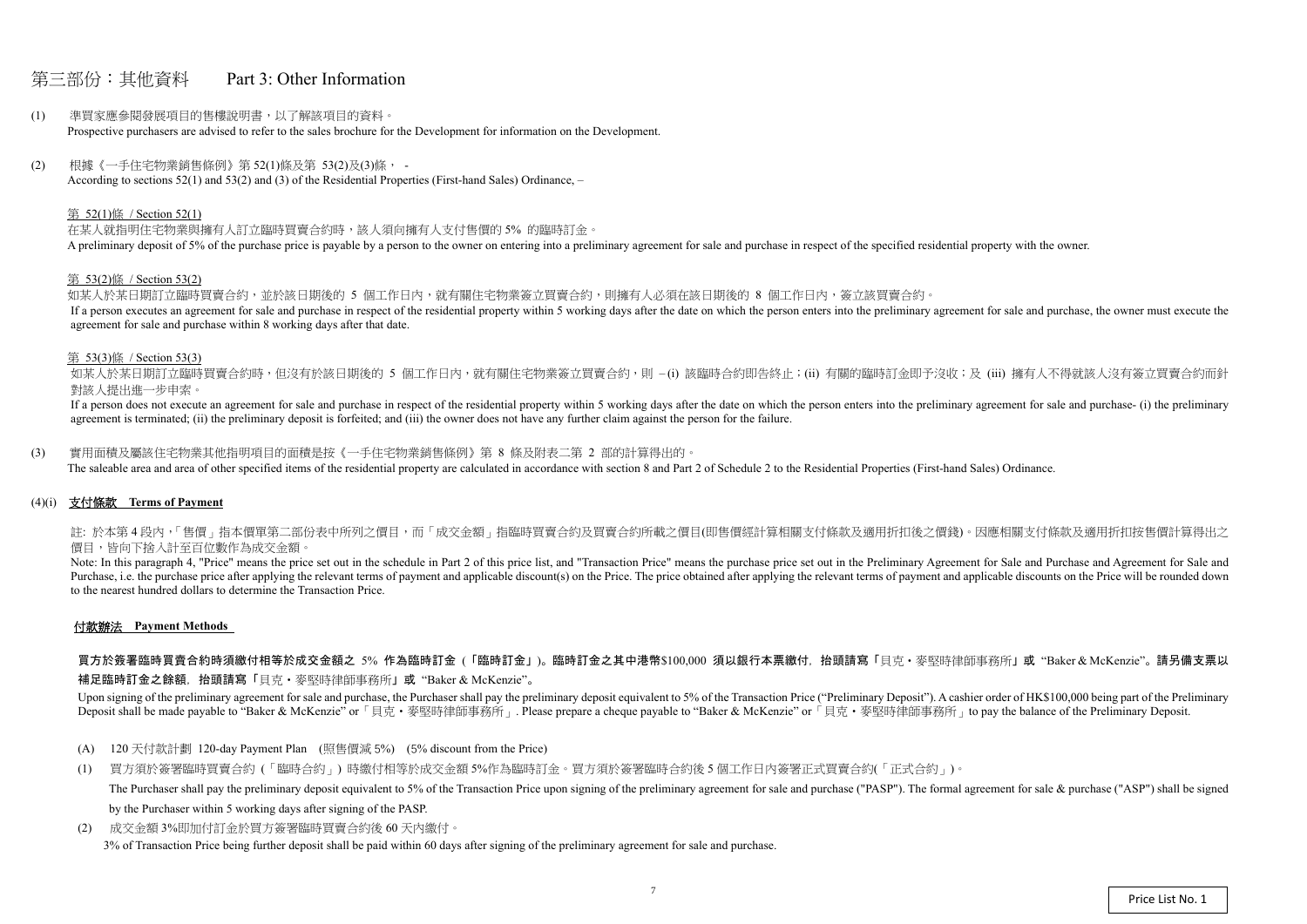$(2)$ 成交金額 3%即加付訂金於買方簽署臨時買賣合約後 <sup>60</sup> 天內繳付。

3% of Transaction Price being further deposit shall be paid within 60 days after signing of the preliminary agreement for sale and purchase.

- (3) 成交金額 92%即成交金額餘款於買方簽署臨時合約後 120 天內繳付或於賣方向買方發出書面通知書可將發展項目內的住宅物業之業權有效地轉讓予買方的日期後的 14 日內繳付,以較早者為準 92% of Transaction Price being balance of Transaction Price shall be paid within 120 days after signing of the preliminary agreement for sale and purchase or within 14 days after the date of written notification to the Pur the Vendor is in a position validly to assign the residential property in the Development to the Purchaser, whichever is earlier.
- (B) 120 天按揭付款計劃 120-day Mortgage Payment Plan (照售價減 1%) (1% discount from the Price)
- (1) 買方須於簽署臨時買賣合約 (「臨時合約」) 時繳付相等於成交金額 5%作為臨時訂金。買方須於簽署臨時合約後 <sup>5</sup> 個工作日內簽署正式買賣合約(「正式合約」)。 The Purchaser shall pay the preliminary deposit equivalent to 5% of the Transaction Price upon signing of the preliminary agreement for sale and purchase ("PASP"). The formal agreement for sale & purchase ("ASP") shall be

by the Purchaser within 5 working days after signing of the PASP.

- $(C)$ 建築期付款計劃 Stage Payment Plan (照售價減 <sup>3</sup>%) (3% discount from the Price)
- (1) 買方須於簽署臨時買賣合約 (「臨時合約」) 時繳付相等於成交金額 5%作為臨時訂金。買方須於簽署臨時合約後 <sup>5</sup> 個工作日內簽署正式買賣合約(「正式合約」)。 The Purchaser shall pay the preliminary deposit equivalent to 5% of the Transaction Price upon signing of the preliminary agreement for sale and purchase ("PASP"). The formal agreement for sale & purchase ("ASP") shall be by the Purchaser within 5 working days after signing of the PASP.
- (2) 成交金額 3%即加付訂金於買方簽署臨時買賣合約後 60 天內繳付。

(3) 成交金額 92%即成交金額餘款於買方簽署臨時合約後 <sup>120</sup> 天內繳付或於賣方向買方發出書面通知書可將發展項目內的住宅物業之業權有效地轉讓予買方的日期後的 <sup>14</sup> 日內繳付,以較早者為準。 92% of Transaction Price being balance of Transaction Price shall be paid within 120 days after signing of the preliminary agreement for sale and purchase or within 14 days after the date of written notification to the Pur the Vendor is in a position validly to assign the residential property in the Development to the Purchaser, whichever is earlier.買方可向發展商指定之財務機構申請「第一按揭貸款」。詳情請參閱第(4)(iii)(a)段。

The Purchaser may apply the "First Mortgage Loan" from the Vendor's designated financing company. Please refer to paragraph (4)(iii)(a) for details.

3% of Transaction Price being further deposit shall be paid within 60 days after signing of the preliminary agreement for sale and purchase.

(3) 成交金額 92%即成交金額餘款於賣方向買方發出書面通知書可將發展項目內的住宅物業之業權有效地轉讓予買方的日期後的 <sup>14</sup> 日內繳付。 92% of Transaction Price being balance of Transaction Price shall be paid within 14 days after the date of written notification to the Purchaser that the Vendor is in a position validly to assign the residential property i to the Purchaser.

## (4)(ii) 售價獲得折扣的基礎 **The basis on which any discount on the Price is available**

- (a) 請參閱第(4)(i)段。 Please refer to paragraph (4)(i).
- (b) 「置業有禮」特別折扣 "Home Purchase" Special Discount: 買方可獲額外 3%售價折扣優惠作為「置業有禮」特別折扣。 An extra 3% discount from the Price would be offered to the Purchasers as the "Home Purchase" Special Discount.
- (c) 「印花稅津貼」優惠 "Subsidy of Stamp Duty" Benefit: 買方可獲額外 6%售價折扣優惠作為「印花稅津貼」優惠。 An extra 6% discount from the Price would be offered to the Purchasers as "Subsidy of Stamp Duty" Benefit.
- (d) 聖誕限時折扣 Christmas Limited Time Discount: 凡於 2020 年 12 月 31 日當日或之前簽署臨時買賣合約,買方可獲額外 1%售價折扣優惠。 Where the preliminary agreement for sale and purchase is signed on or before 31 December 2020, an extra 1% discount from the Price would be offered to the Purchasers.
- (4)(iii) 可就購買該項目中的指明住宅物業而連帶獲得的任何贈品、財務優惠或利益 **Any gift, or any financial advantage or benefit, to be made available in connection with the purchase of a specified residential property in the Development**

#### 第一按揭貸款 First Mortgage Loan

(a) 備用第一按揭貸款(「第一按揭貸款」) Standby First Mortgage Loan ("First Mortgage Loan") (此優惠只適用於選擇(B)120 天按揭付款計劃) This benefit is only applicable to Purchasers who choose (B) 120-day Mortgage Payment Plan.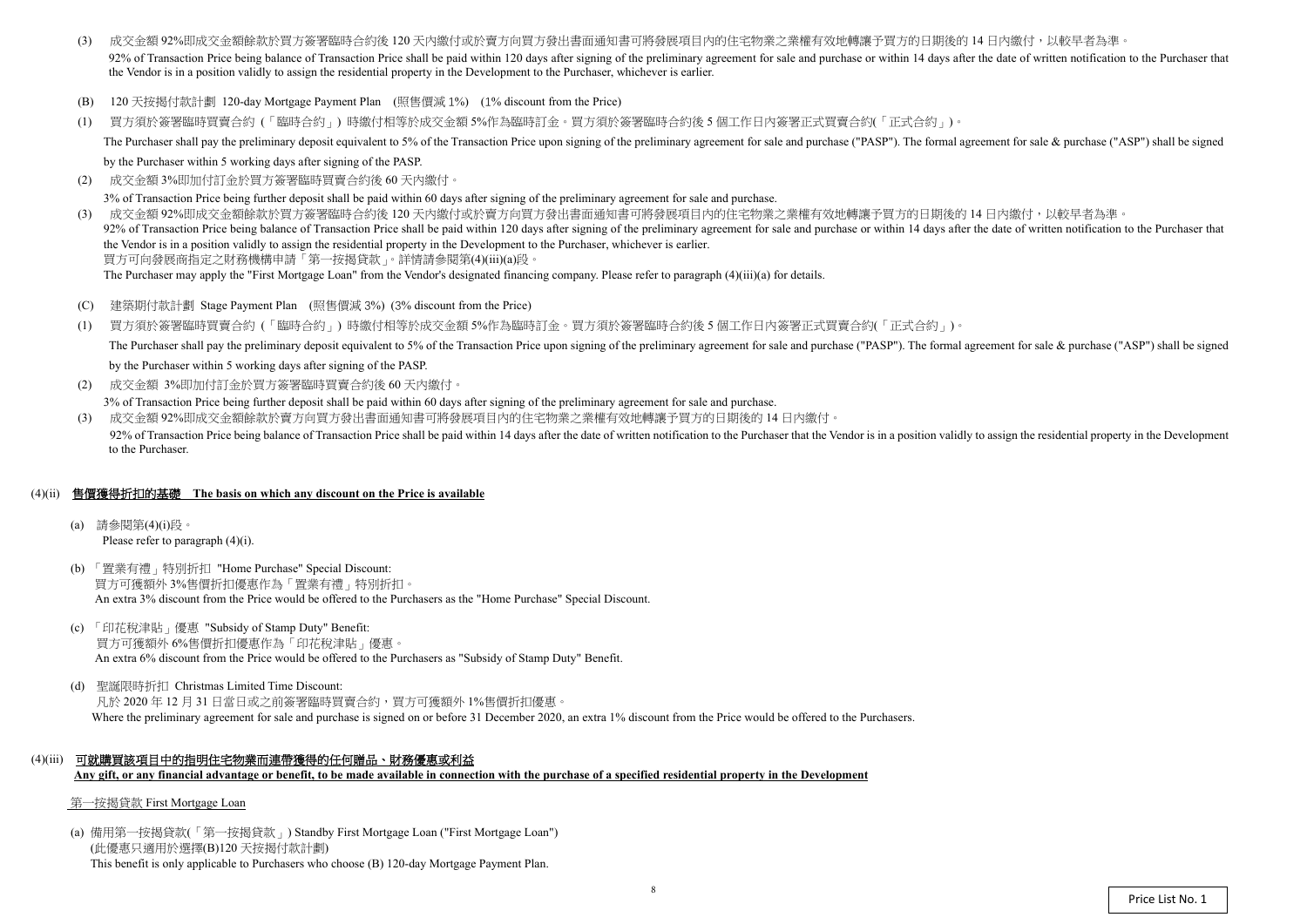(b) 買方可向賣方指定財務機構申請第一按揭貸款。主要條款如下:

The Purchaser can apply the First Mortgage Loan from the Vendor's designated financing company. Key terms are as follows:

- (i)) 買方必須於買賣合約內訂明的付清成交金額餘額之日或發展項目的預計關鍵日期(以較早者為準)前最少 60 日以書面向指定財務機構申請第一按揭貸款。<br>The Purchaser shall make a written application to the designated financing company for a First Mortgage Loan in not less than 60 days before the da The Purchaser shall make a written application to the designated financing company for a First Mortgage Loan in not less than 60 days before the date of settlement of the balance of the Transaction Price as specified in the Agreement for Sale and Purchase or the estimated material date for the Development (whichever is earlier).
- (ii)第一按揭貸款以住宅物業之第一法定按揭作抵押。
- The First Mortgage Loan shall be secured by a first legal mortgage over the residential property.
- $(iii)$ 第一按揭貸款之提款日必須為該住宅物業付清成交金額當日,並在任何情況下不得遲於 <sup>2021</sup> <sup>年</sup><sup>7</sup> <sup>月</sup> <sup>31</sup>日。
- The date of drawdown of the First Mortgage Loan must be the date of the full payment of the Transaction Price of the relevant residential property and in any event not later than 31 July 2021. (iv)香港永久性居民和香港非永久性居民的第一按揭貸款金額最高分別為成交金額的 70%<sup>和</sup> 60%。
- The maximum amount of First Mortgage Loan for Hong Kong permanent residents and non-Hong Kong permanent residents are 70% and 60% of the Transaction Price respectively.<br>第一位担合教会员每个投提现这些生产的规模建立的一具原子的一个 (v)
- ) 第一按揭貸款首兩年之按揭利率為指定財務機構不時報價之最優惠利率(P)減年息 2% (P-2%) (於本價單印製日期 P 為 5.5%)計算,其後之按揭利率為指定財務機構不時報價之最優惠利率(P)加年息 0.75% (P+0.75%),<br>利率浮動。 最终按規利率以指定財務機構案批結果而定。 景優東利率選用指定財務機構之報價。 利率浮動。最終按揭利率以指定財務機構審批結果而定。最優惠利率選用指定財務機構之報價。Interest rate of First Mortgage Loan for the first two years shall be at the Prime Rate (P) quoted by the designated financing company from time to time minus 2% per annum (P-2%) (P as at the date of this price list is 5.5 thereafter at the Prime Rate (P) designated by the designated financing company from time to time plus 0.75% per annum (P+0.75%), subject to fluctuation. The final interest rate is subject to the approval of the designated company. Prime Rate is quoted by the designated financing company.
- (vi) 第一按揭貸款年期最長為 <sup>25</sup> 年。
- The maximum tenor of First Mortgage Loan shall be 25 years.
- (vii) 第一按揭貸款首兩年只需償還利息,不需償還本金,第三年開始需要償還本金及利息。Only interest payment of the First Mortgage Loan is required and no repayment of the principal of the First Mortgage Loan is required for the first 2 years. The monthly instalment and interest shall be accrued starting fro third year.
- (viii) 買方及其擔保人(如有)須提供足夠文件證明其還款能力,包括但不限於在指定財務機構要求下提供信貸報告、收入證明及/或銀行紀錄。The Purchaser and his/her/its guarantor (if any) shall provide sufficient documents to prove his/her/its repayment ability, including without limitation the provision of credit report, income proof and/or banking record up by the designated financing company.
- $(ix)$  第一按揭貸款申請須由指定財務機構獨立審批。The First Mortgage Loan shall be approved by the designated financing company independently.
- $(x)$ 所有第一按揭貸款法律文件須由賣方或該指定財務公司指定之律師行辦理,並由買方負責有關律師費用及雜費。買方可選擇另行自聘律師作為買方代表律師,在此情況下,買方亦須負責其代表律師有關第一按 揭貸款的律師費用及雜費。

All legal documents of the First Mortgage Loan shall be prepared and handled by the solicitors designated by the Vendor or the designated financing company. The Purchaser can choose to instruct his/her/its own solicitors t for him/her/it, and in such event, the Purchaser shall also bear his/her/its own solicitors' costs and disbursements relating to the First Mortgage Loan.

 $(x_i)$ 買方敬請向指定財務機構查詢有關第一按揭貸款用途及詳情。第一按揭貸款批出與否及其條款,指定財務機構有最終決定權。不論第一按揭貸款獲批與否,買方仍須按買賣合約完成住宅物業的交易及繳付住宅 物業的成交金額全數。

 $(xii)$  第一按揭貸款受其他條款及細則約束。The First Mortgage Loan is subject to other terms and conditions.

(d) 賣方沒有參與及提供第一按揭貸款。第一按揭貸款只是由指定財務機構提供予買方。而無論在任何情況下,賣方無須因第一按揭貸款所引發的任何事情負上任何責任。 The Vendor is not involved in the arrangement of the First Mortgage Loan. The arrangement of the First Mortgage Loan is provided or procured to the Purchaser by the designated financing company and in no circumstances shal Vendor be held liable for anything arising from or in connection with the arrangement of the First Mortgage Loan.

 The Purchaser is advised to enquire with the designated financing company about the purpose and the details of the First Mortgage Loan. The approval or disapproval of the First Mortgage Loan and the terms thereof are subject to the final decision of the designated financing company. Irrespective of whether the First Mortgage Loan is granted or not, the Purchaser shall complete the purchase of the residential property and shall pay the full Tra Price of the residential property in accordance with the Agreement for Sale and Purchase.

(c) 賣方無給予或視之為已給予任何就第一按揭貸款之批核的陳述或保證。

No representation or warranty is <sup>g</sup>iven or shall be deemed to have been given by the Vendor as to the approval of the First Mortgage Loan.

## (4)(iv) 誰人負責支付買賣該項目中的指明住宅物業的有關律師費及印花稅

**Who is liable to pay the solicitors' fees and stamp duty in connection with the sale and purchase of a specified residential property in the Development** 

1. 買賣雙方各自負責其代表律師擬備、完成及登記所有有關買賣法律文件的律師費和支出。

Each party shall bear and pay its own legal costs and disbursements for the preparation, completion and registration of all legal documents in relation to the purchase.

2. 買方須支付一概有關臨時買賣合約、買賣合約及轉讓契之印花稅(包括但不限於任何買方提名書或轉售的印花稅、任何從價印花稅、額外印花稅、買家印花稅及任何與過期繳付任何印花稅的有關罰款、利息及附加費